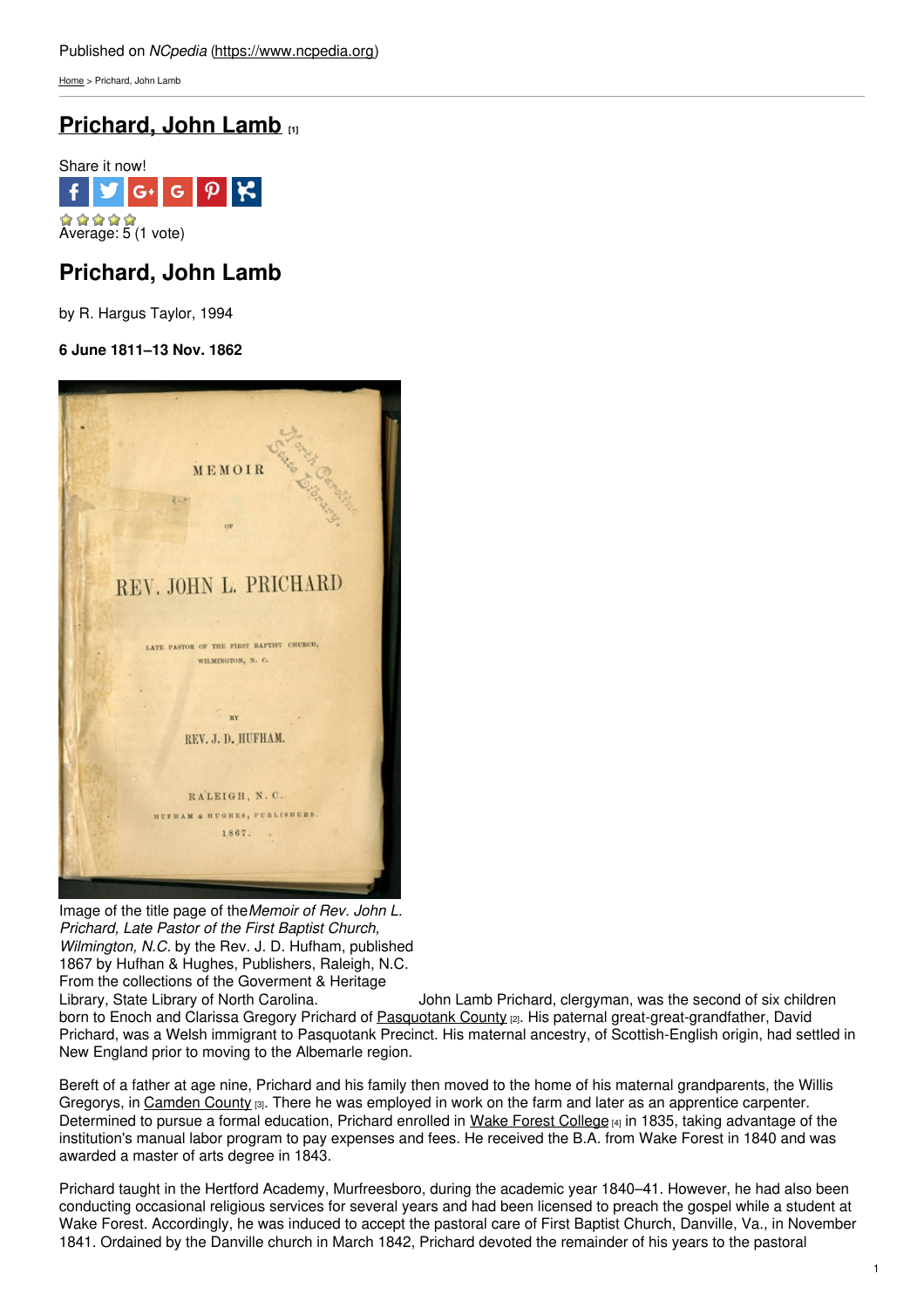ministry, serving churches in Pittsylvania and Campbell counties in Virginia and in Caswell and New Hanover counties in North Carolina.

He served the following churches: First Baptist, Danville, 1842–52; Upper Banister, 1842–49; Bethany, 1843–52; Sandy Creek, 1843–45; and Mount Ararat, 1847. During the last year of his residence in Danville, he also kept monthly preaching appointments with the **[Baptist](https://www.ncpedia.org/baptists) [5]** churches at Milton and Yanceyville, [Caswell](https://www.ncpedia.org/geography/caswell) County [6]. In February 1852 Prichard began a ministry of four years' duration with First Baptist Church, Lynchburg, where he is credited with having succeeded in restoring harmony among discordant elements of long standing within that congregation.

On 31 Jan. 1856 he returned to North Carolina to assume the pastoral care of Front Street Baptist Church (First Baptist Church), Wilmington. Here he labored diligently and sacrificially—especially in ministrations to the soldiers hospitalized in the city during the early months of the [Civil](https://www.ncpedia.org/history/cw-1900/civil-war) War  $\eta$ . Prichard fell victim to an epidemic of[yellow](https://www.ncpedia.org/history/health/yellow-fever) fever  $\eta$  that ravaged the port of Wilmington and vicinity during the autumn of 1862, having refused the pleas of family and friends to seek his own safety in order that he might minister to the needs of the sick and dying.

In denominational councils, Prichard is said to have been a persuasive advocate of those benevolent causes (missions, theological education, Sunday schools, and the like) towards which some of his fellow churchmen still maintained only lukewarm attitudes, at best. As preacher and pastor, he was characterized in the following manner by his biographer, James Dunn [Hufham](https://www.ncpedia.org/biography/hufham-james-dunn) [9]: "His sermons were carefully prepared, and delivered in the earnest and forcible manner characteristic of the man. They were plain, pointed, and practical, and free from the tinselry of rhetoric, and those extraneous ornaments which often give a preacher notoriety, and please without edifying his hearers. . . . As a pastor he had few superiors. His knowledge of human nature, his suavity of manner, his strong affections and active sympathies, and his untiring energies . . . peculiarly fitted him to shine in this sphere."

Prichard was twice married. On 1 Sept. 1842 he wed Mary Banks Hinton of Wake [County](https://www.ncpedia.org/geography/wake) [10]. They had two children: Mary Hinton (m. [Charles](https://www.ncpedia.org/biography/taylor-charles-elisha) Elisha Taylor [11]) and Robert Samuel. Mrs. Prichard died on 24 Nov. 1849. On 30 Oct. 1850 he married Jane Elizabeth Taylor, daughter of the Reverend James Barnett Taylor of Richmond, Va. John and Jane Prichard had five children: James Taylor (died in infancy), Annie Judson, John Lamb, George Taylor, and Jane Elizabeth Taylor (m. James Reynolds Duggan). Prichard's remains were interred in Oakdale [Cemetery](https://www.ncpedia.org/oakdale-cemetery) [12], Wilmington.

### **References:**

J. D. Hufham, *Memoir of Rev. John L. Prichard, Late Pastor of First Baptist Church, [Wilmington,](https://archive.org/details/memoirofrevjohn00hufh) N.C*. (1867). [13]

J. D. Hufham, Obituary on J. L. Prichard, in*Minutes of the Twentieth Annual Session of the Union Baptist Association* (1863).

Prichard Family Bibles (possession of Mrs. John Kerr, Jr., Warrenton, N.C.).

### **Additional Resources:**

John Lamb Prichard Papers Finding Aid and Inventory. Z. Smith Reynolds LIbrary Special Collections and Archives, Wake Forest University. <http://wakespace.lib.wfu.edu/handle/10339/27981> [14] (accessed August 8, 2014).

Taylor, George Braxton. *Virginia Baptist ministers. 3rd series.*Lynchburg, Va: J. P. Bell Company, Inc. 1912. <https://archive.org/details/virginiabaptis1912tayl> [15] (accessed August 8, 2014).

### **Image Credits:**

Hufham, James Dunn. Memoir of Rev. John L. Prichard, late pastor of the First Baptist Church, Wilmington, N. CRaleigh, N. C.: Hufham & Hughes. 1867.

**Subjects:** [Biographies](https://www.ncpedia.org/category/subjects/biography-term) [16] [Religious](https://www.ncpedia.org/category/subjects/clergy) Leaders and Clergy [17] [Educators](https://www.ncpedia.org/category/subjects/educators) [18] **Authors:** Taylor, R. [Hargus](https://www.ncpedia.org/category/authors/taylor-r-hargus) [19] **Origin - location:** [Camden](https://www.ncpedia.org/category/origin-location/coastal-35) County [20] [Hertford](https://www.ncpedia.org/category/origin-location/coastal-32) County [21] [Murfreesboro](https://www.ncpedia.org/category/origin-location/coastal-57) [22] **New [Hanover](https://www.ncpedia.org/category/origin-location/coastal--7) County [23]** [Wilmington](https://www.ncpedia.org/category/origin-location/coastal-39) [24] [Caswell](https://www.ncpedia.org/category/origin-location/piedmont/c) County [25] [Yanceyville](https://www.ncpedia.org/category/origin-location-17) [26] **From:** Dictionary of North Carolina [Biography,](https://www.ncpedia.org/category/entry-source/dictionary-no) University of North Carolina Press.[27]